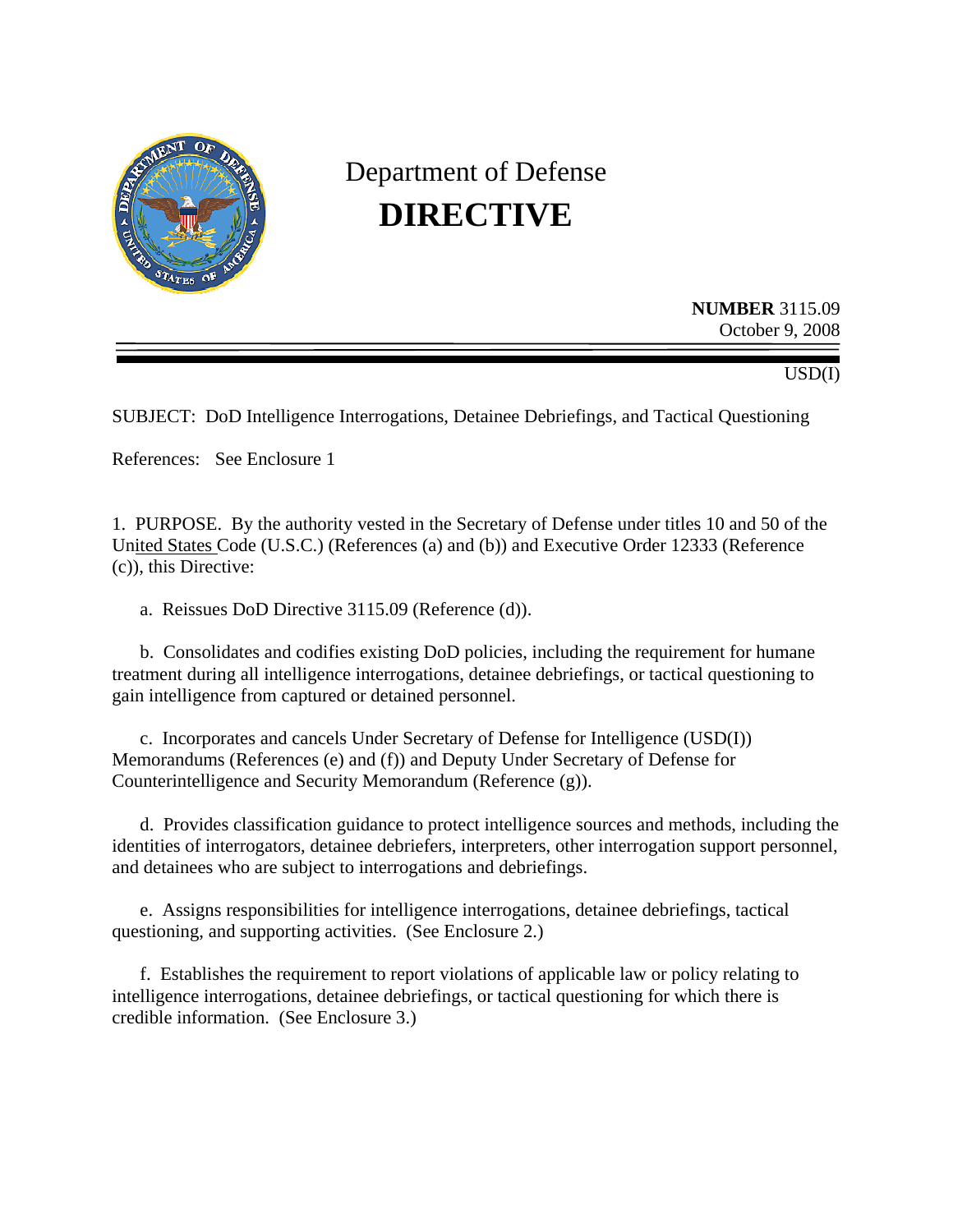#### 2. APPLICABILITY. This Directive applies to:

a. OSD, the Military Departments, the Chairman of the Joint Chiefs of Staff and the Joint Staff, the Combatant Commands, the Office of the Inspector General of the Department of Defense (DoD IG), the Defense Agencies, the DoD Field Activities, and all other organizational entities within the Department of Defense (hereafter referred to collectively as the "DoD Components").

b. DoD military personnel, DoD civilian employees, and DoD contractor personnel, to the extent incorporated in their contracts, who conduct or support intelligence interrogations, detainee debriefings, or tactical questioning.

c. Non-DoD personnel who agree, as a condition of permitting them access to conduct intelligence interrogations, debriefings, or other questioning of persons detained by the Department of Defense, to comply with its terms.

d. Law enforcement and counterintelligence personnel who conduct interrogations or other forms of questioning of persons in DoD custody primarily for foreign intelligence collection purposes. Law enforcement and counterintelligence personnel who conduct interrogations or other forms of questioning of persons in DoD custody primarily for authorized purposes other than foreign intelligence collection shall comply with paragraphs 3.a. and 3.b. of this Directive and any other laws and policies that apply to law enforcement or counterintelligence interrogations, respectively.

#### 3. POLICY. It is DoD policy that:

a. No person in the custody or physical control of the Department of Defense or detained in a DoD facility shall be subject to cruel, inhuman, or degrading treatment or punishment as defined in title XIV of Public Law 109-163, also known as "The Detainee Treatment Act of 2005" (Reference (h)). Acts of physical or mental torture are prohibited. All intelligence interrogations, debriefings, or tactical questioning to gain intelligence from captured or detained personnel shall be conducted humanely, in accordance with applicable law and policy. Applicable law and policy may include the law of war, relevant international law, U.S. law, and applicable directives, including Reference (h), the U.S. Army Field Manual 2-22.3 (Reference (i)), or other authorities.

b. All reportable incidents allegedly committed by any DoD personnel or DoD contractor personnel shall be:

(1) Promptly reported as outlined in Enclosure 3;

(2) Promptly and thoroughly investigated by proper authorities; and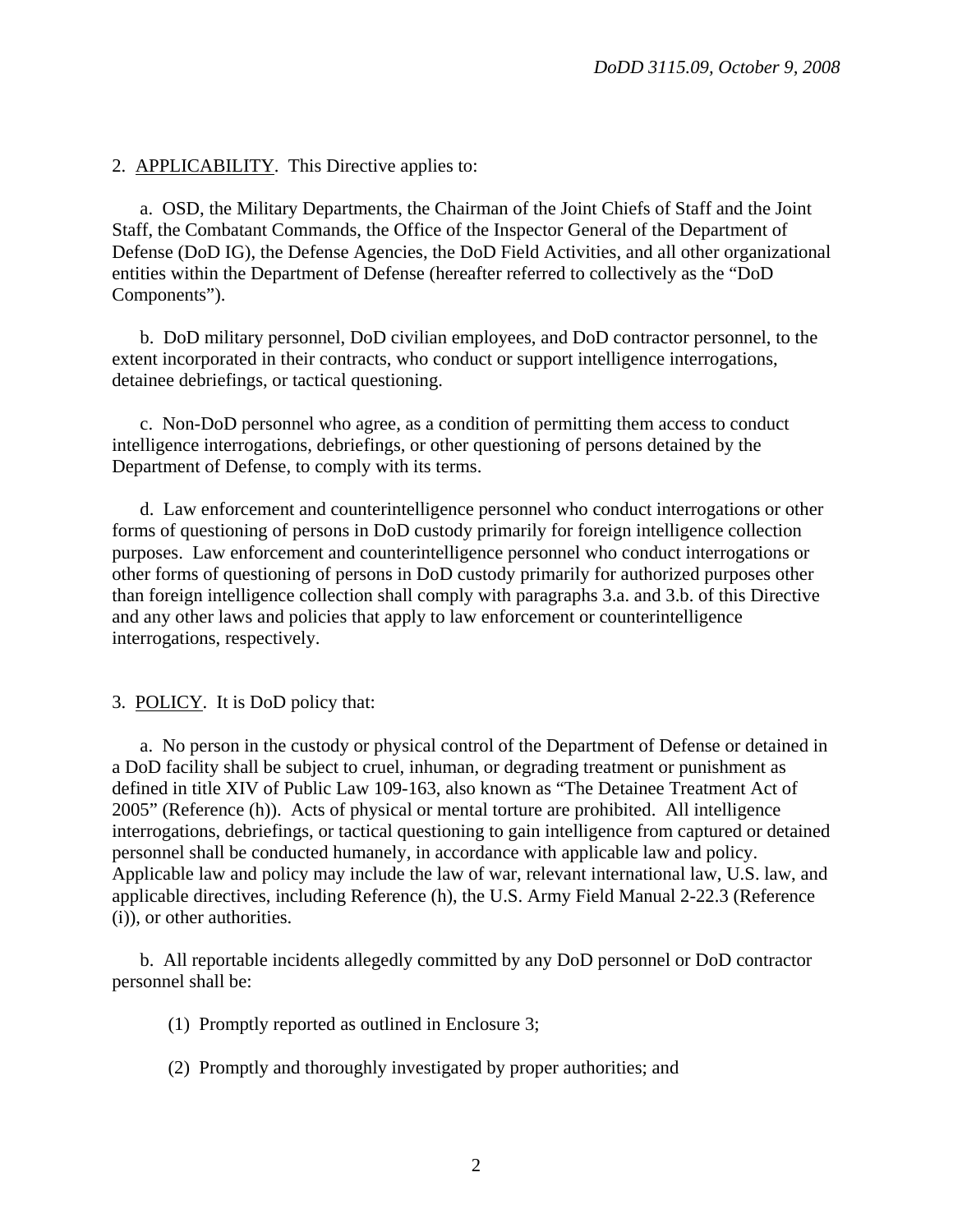(3) Remedied by disciplinary or administrative action, when appropriate. On-scene commanders and supervisors will ensure measures are taken to preserve evidence pertaining to any reportable incident.

c. Reportable incidents allegedly committed by non-DoD U.S. personnel or by coalition, allied, host-nation, or any other persons shall be reported as outlined in this Directive and referred to proper authorities (e.g., other U.S. Government, allied, coalition, or host-nation authorities) for appropriate action. Any additional DoD investigation of such incidents will be conducted only at the direction of the appropriate Combatant Commander, the DoD IG, the USD(I), or higher authority.

 d. Intelligence interrogations, detainee debriefings, and tactical questioning shall be conducted in accordance with applicable law, this Directive, and implementing plans, policies, orders, directives, and doctrine developed by the DoD Components and approved by the USD(I), including the following requirements:

 (1) Training and Certification. DoD intelligence interrogations shall be conducted only by personnel properly trained and certified to DoD standards. Detainee debriefings shall be conducted only by properly trained and certified DoD personnel or properly trained and certified DoD contractor personnel. At a minimum, personnel who conduct, support, or participate in tactical questioning shall be trained in the law of war and humane treatment standards.

 (2) Approved Interrogation Techniques. No person in the custody or effective control of the Department of Defense, detained in a DoD facility, or otherwise interrogated by DoD military personnel, civilian employees, and DoD contractor personnel will be subject to any interrogation treatment or technique that is not authorized by and listed in Reference (i).

 (3) Interrogation of Segregated Detainees. Detainees may be segregated from other detainees for purposes unrelated to interrogation, including administrative, health, safety, or security reasons. Although segregation may not be requested or conducted for the purpose of facilitating interrogation, interrogators may interrogate detainees who have been properly segregated.

 (4) Restricted Interrogation Technique of Separation. Interrogators may employ separation as a restricted interrogation technique during the interrogation of unlawful enemy combatants in accordance with Appendix M of Reference (i) and as specified in Enclosure 4 of this Directive.

 (5) Survival, Evasion, Resistance, and Escape (SERE) Techniques. Use of SERE techniques against a person in the custody or effective control of the Department of Defense or detained in a DoD facility is prohibited.

 (6) Credibility Assessment Support. All credibility assessment examinations (e.g., polygraphs) used to support intelligence interrogations shall be conducted in accordance with the provisions of DoD Directive 5210.48 (Reference (j)).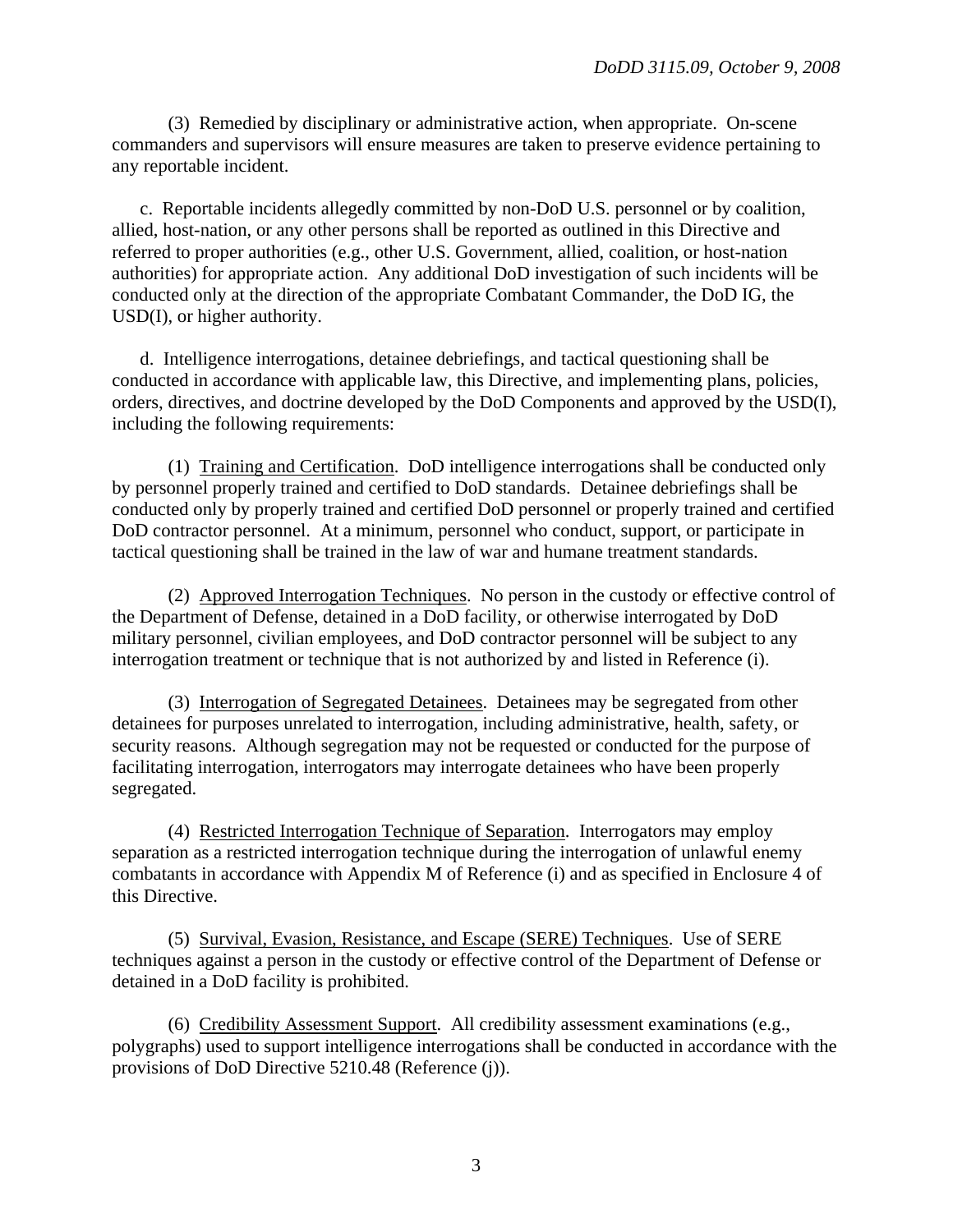(7) Non-DoD Interrogations. As a condition of having access to conduct intelligence interrogations, detainee debriefings, or tactical questioning of persons in the custody or effective control of the Department of Defense, individuals representing other U.S. Government agencies, foreign governments, or any other non-DoD entity must comply with applicable DoD interrogation policies and procedures when conducting intelligence interrogations, debriefings, or other questioning of persons detained by the Department of Defense. Individuals overseeing the conduct of non-DoD interrogations shall follow the requirements specified in Enclosure 5.

 (8) U.S. Law Enforcement and Counterintelligence Interrogations. Credentialed non-DoD U.S. Government law enforcement personnel, DoD law enforcement personnel, DoD counterintelligence special agents, or federally certified polygraph examiners conducting interrogations, interviews, and other questioning primarily for law enforcement or counterintelligence purposes shall comply with paragraphs 3.a. and 3.b. of this Directive and any other laws and policies that apply to law enforcement or counterintelligence interrogations, respectively. DoD intelligence personnel are not required to monitor law enforcement or counterintelligence interrogations that are conducted primarily for authorized purposes other than foreign intelligence collection.

#### (9) DoD Contractor Personnel

 (a) No DoD contractor personnel may conduct or support intelligence interrogations, detainee debriefings, or tactical questioning unless the contract specifies such support or activity and requires that such support or activity be conducted in accordance with this Directive, applicable law, and policy.

 (b) All contracts for the conduct or support of intelligence interrogations, detainee debriefings, or tactical questioning will be drafted in accordance with this Directive, Appendix K of Reference (i), the Federal Acquisition Regulation (Reference (k)), and the Defense Federal Acquisition Regulation Supplement (Reference (l)).

 (c) All DoD contract interrogators and debriefers shall be trained and certified by the Department of Defense as interrogators and debriefers in accordance with this Directive. Contract interrogators and debriefers will also receive in-theater training on the supported unit's mission and interrogation policies before performing intelligence interrogations or detainee debriefings.

 (d) DoD contractor personnel who are trained and certified as interrogators in accordance with this Directive, and who are tasked to perform intelligence interrogations pursuant to their contract, must be properly supervised and closely monitored in real time throughout the interrogation process by sufficient numbers of properly trained DoD military or civilian personnel to ensure that they do not deviate from their approved interrogation plans or otherwise perform inherently governmental functions, in accordance with DoD Instruction 1100.22 (Reference (m)).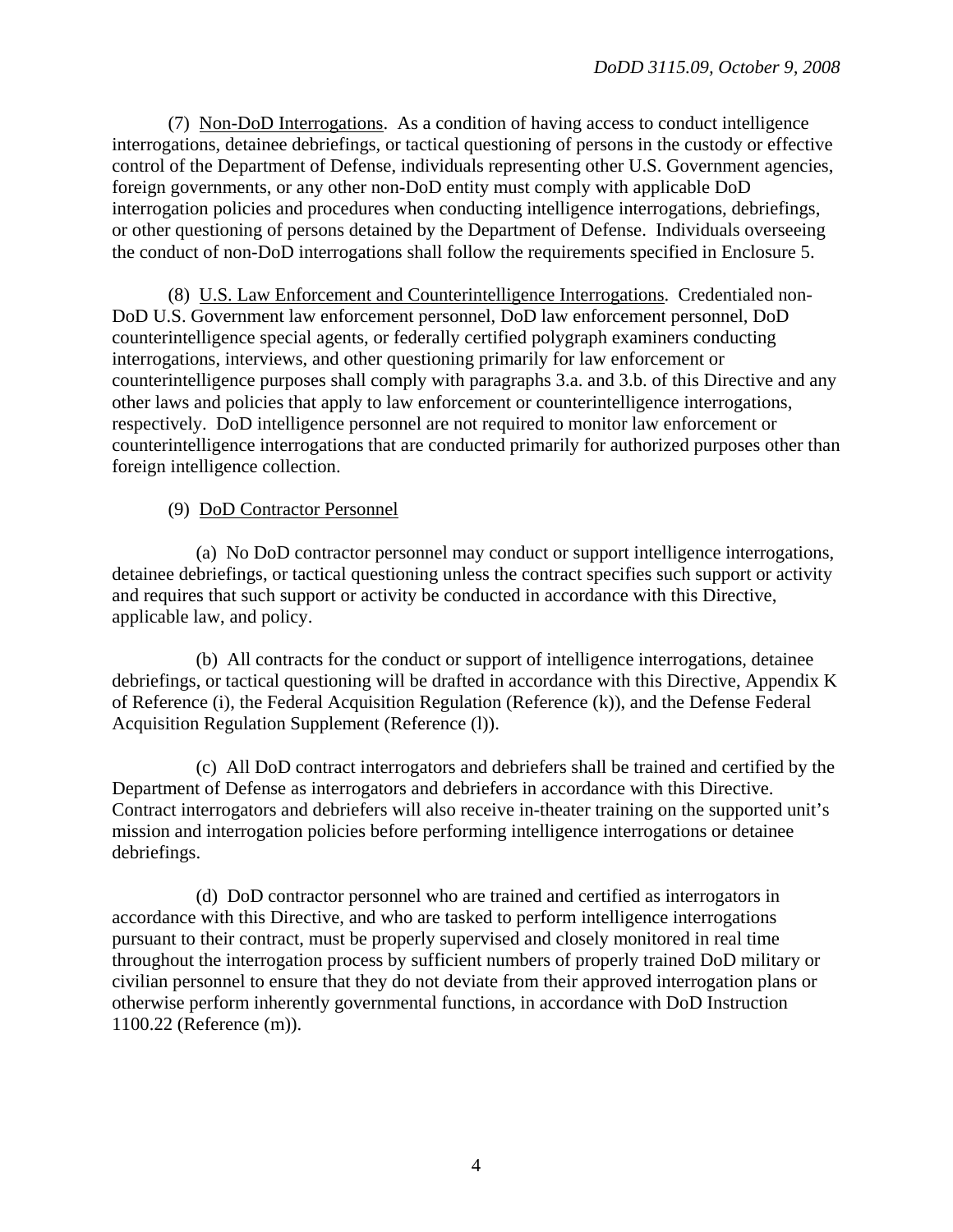(e) Contract interrogators will submit an interrogation plan and receive approval from an appropriate DoD official (e.g., the commander, officer-in-charge, or DoD civilian employee responsible for supervising interrogations) before implementation.

 (f) DoD contractor personnel will not be placed in charge of interrogation operations or interrogation facilities. No DoD contractor personnel will order, oversee, or be charged with monitoring any intelligence interrogation, debriefing, or tactical questioning.

 (g) Contract interrogators and contract debriefers will operate only in areas where adequate security is available and is expected to continue, pursuant to Reference (m).

 (h) Contract interrogators serving with or accompanying U.S. Armed Forces in the field in times of declared war or a contingency operation are subject to the Uniform Code of Military Justice (UCMJ), pursuant to chapter 47 of Reference (a) and Secretary of Defense Memorandum (Reference (n)). Contract interrogators employed by or accompanying the U.S. Armed Forces overseas who commit felony offenses are also subject to U.S. District Court jurisdiction, pursuant to chapter 212 of title 18, U.S.C. (Reference (o)) (also known as the Military Extraterritorial Jurisdiction Act (MEJA)), and, if the contract interrogator is a national of the United States, section 2441 of Reference (o).

#### (10) Recordings of Intelligence Interrogations and Detainee Debriefings

 (a) The video or audio recording of interrogations of detainees for intelligence purposes is an acceptable method of documenting an interrogation session, but it is not required. When the capability is available, intelligence interrogations may be recorded for the training of new interrogators, the periodic assessment of interrogator performance, reviewing interrogation reports for completeness, re-assessing the veracity of sources during questioning, monitoring compliance with policy and procedures, documenting the interrogation environment, and other authorized purposes as needed and as stipulated in the local unit's interrogation policy. The decision to record will be made on a case-by-case basis by a commander in the interrogators' chain of command or as stipulated in the local unit's written interrogation policy.

 (b) All recordings of intelligence interrogations, detainee debriefings, and other intelligence questioning shall be classified "SECRET//RELEASABLE TO" or "SECRET//NOFORN," as appropriate, to protect the association of specific DoD interrogators, partner-nation interrogators, DoD debriefers, interpreters, and interrogation support personnel with the interrogation or debriefing of a specific detainee; to protect the identity of detainees who have cooperated with U.S. Intelligence, pursuant to section 1.4.(c) of Executive Order 12958 (Reference (p)); and to safeguard intelligence collection methodologies. These classified recordings shall be handled and protected in accordance with Reference (p) and DoD 5200.1-R (Reference (q)). Only the USD(I) or his designee is authorized to declassify recordings of intelligence interrogations, debriefings, or other intelligence questioning.

(c) Once the purposes for which a recording was made have been accomplished, the recording shall be disposed of only in accordance with a disposition schedule developed by the USD(I) and approved by the Archivist of the United States, pursuant to chapters 29 and 33 of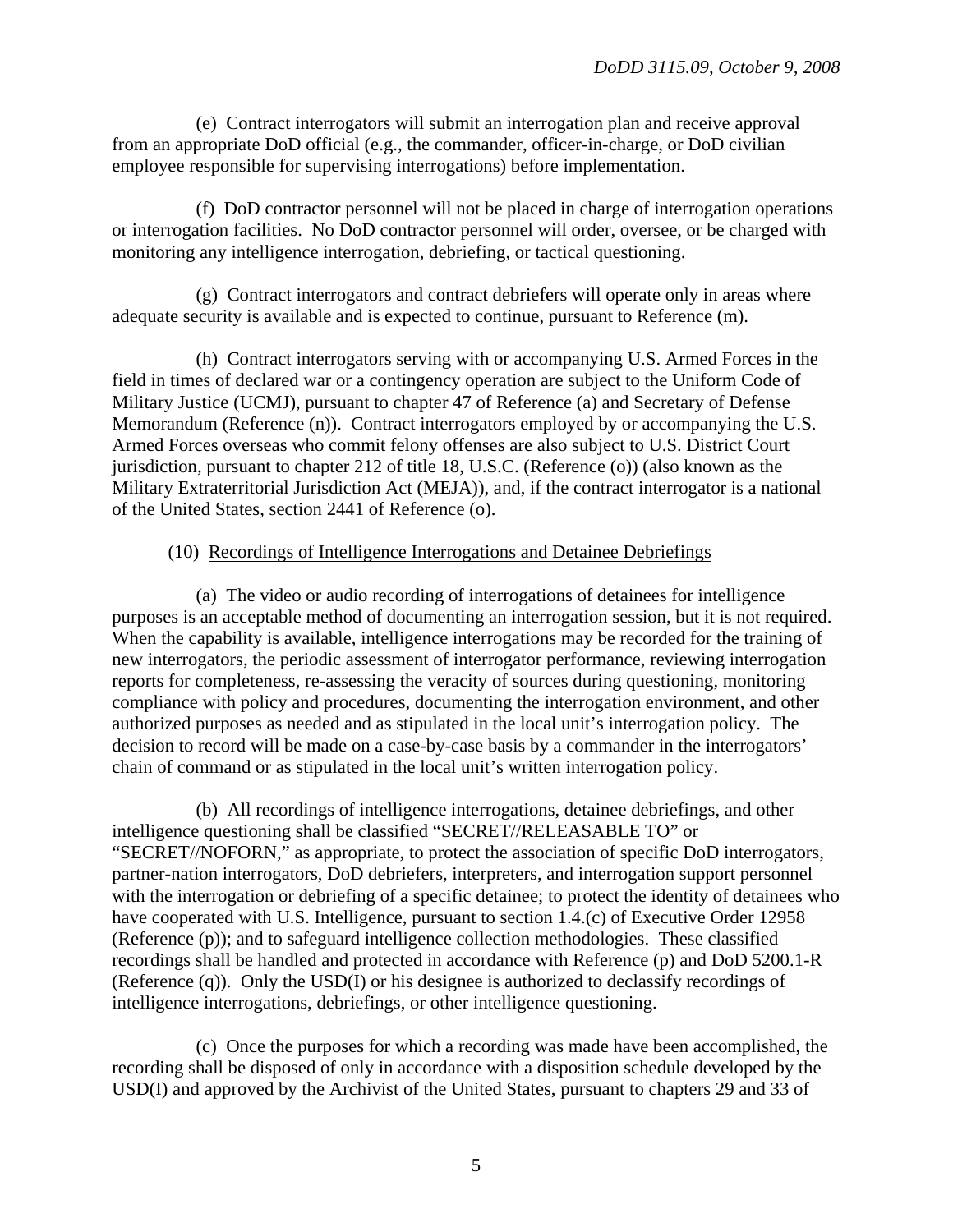title 44, U.S.C. (Reference (r)) as implemented by section 1228 of title 36, Code of Federal Regulations (Reference (s)). If a recording contains any credible evidence of a suspected or alleged violation of applicable law or policy, it shall be retained as evidence to support any investigation and disciplinary or corrective action. Retained recordings shall be accounted for, controlled, and marked as required by Reference (p) for a finished document with declassification after 25 years. Information will be marked: "DERIVED FROM: DODD 3115.09; DECLASSIFY ON: DATE 25 YEARS FROM ORIGINATION (E.G., 20330615)".

 (d) A video or audio-recorded interrogation or debriefing may only be disclosed or released to representatives of a foreign government, either visually, audibly, or in hardcopy, in accordance with National Disclosure Policy No. 1 (Reference (t)) and DoD Directive 5230.11 (Reference (u)). A disclosure decision may not be further delegated below the level of a Combatant Command or Defense Agency headquarters' Foreign Disclosure Office. Before disclosure to a foreign government, proper consideration shall be given to the possible risk to the detainee and his or her family of disclosing that the detainee has cooperated with U.S. Intelligence. If a recording is released to another organization or to a foreign government, the original shall be retained.

 (e) Before a video recording is disclosed or released to any person or entity outside the Department of Defense or the U.S. Intelligence Community, the identities of the U.S. and any foreign interrogators, debriefers, interpreters, and other interrogation support personnel shall be concealed. Only the USD(I) may authorize an exception to this policy.

 (f) If a recording is released to a non-DoD or non-Intelligence Community entity or to a foreign government, the original will be retained. The contents of a released recording shall be originator-controlled and shall not be further disseminated by the recipient.

#### (11) Protection of Interrogation-Related Information

 (a) The names and visual representation of DoD interrogators, debriefers, contract interrogators, support personnel, and foreign government interrogators shall be classified "SECRET//RELEASABLE TO" or "SECRET//NOFORN," as appropriate, when their identities are associated with the interrogation or debriefing of a specific detainee, pursuant to section 1.4.(c) of Reference (p). This classified information shall be handled and protected in accordance with Reference (p) and Reference (q) and marked for declassification after 25 years. Exceptions to this policy may be granted only by the USD(I) or designee. Information will be marked: "DERIVED FROM: DODD 3115.09; DECLASSIFY ON: DATE 25 YEARS FROM ORIGINATION (E.G., 20330615)". Only the USD(I) or designee is authorized to declassify or otherwise disclose this information to personnel without the appropriate security clearance or to make exceptions to this policy.

 (b) All transcribed interrogator notes, memorandums for record, summary interrogation reports, intelligence information reports, and all other related records of intelligence interrogations or detainee debriefings shall be marked, handled, and protected in accordance with the relevant security classification guide(s) and References (p) and (q). Once the purposes for which these written records were prepared have been accomplished, the records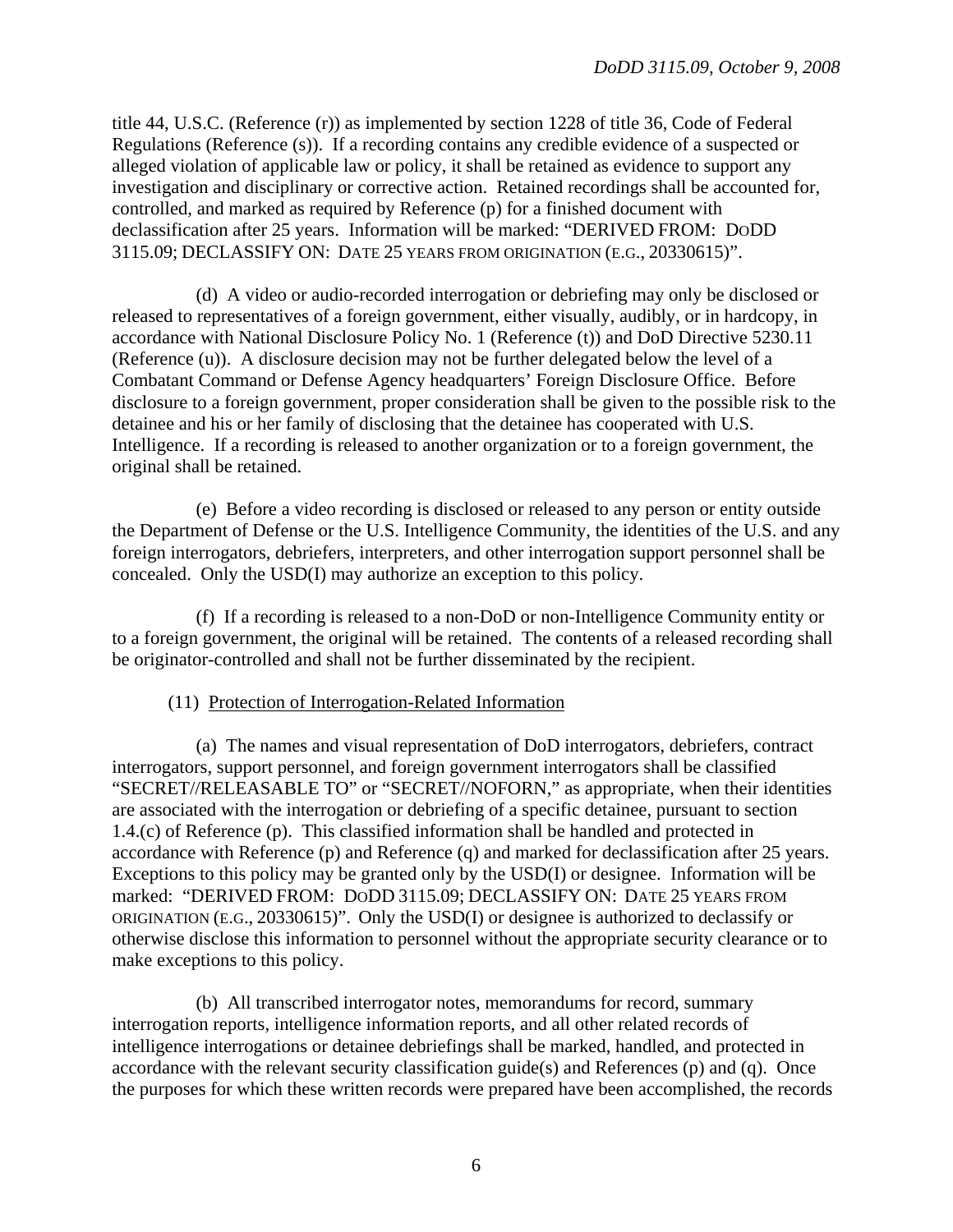shall be disposed of only in accordance with a disposition schedule developed by the USD(I) and approved by the Archivist of the United States, pursuant to Reference (r), as implemented by Reference (s). If a written record contains any evidence of a suspected or alleged violation of applicable law or policy, it shall be retained as evidence to support any investigation and disciplinary or corrective action.

 (c) Requests or demands for the release of official information in litigation or testimony by DoD personnel as witnesses shall be handled in accordance with DoD Directive 5405.2 (Reference (v)). DoD personnel shall not, in response to a litigation request or demand, produce, disclose, release, comment upon, or testify concerning any official information without the prior written approval of the appropriate DoD official designated in paragraph 6.1. of Reference (v). Oral approval may be granted, but a record of such approval shall be made and retained in accordance with the applicable implementing regulations.

 (d) Official information requested by congressional committees shall be handled in accordance with DoD Directive 5400.4 (Reference (w)). Requests from Members of Congress not seeking records on behalf of a congressional committee, subcommittee, or either house sitting as a whole, or made on behalf of their constituents, shall be processed as a Freedom of Information Act request, pursuant to DoD 5400.7-R (Reference (x)).

 (e) As a general rule, DoD intelligence interrogators, debriefers, and associated support personnel will not be made available to testify as witnesses in any civil or criminal proceeding or to appear in person before any other entity in response to a request for official information unless (in the case of litigation) the appropriate DoD official designated in paragraph 6.1. of Reference (v) or (in all other cases) the USD(I) first determines that all of the following conditions are met:

 1. The testimony or official information is relevant and material to the civil or criminal proceedings or to any other matter within the jurisdiction of a department, agency, or branch of the U.S. Government.

 2. There is no reasonable alternative to the testimony or personal appearance of the DoD intelligence interrogator, debriefer, or associated support person.

 3. Adequate security precautions will be instituted to protect the identity of the interrogator, debriefer, or associated support person.

 (12) Behavioral Science Consultants. Behavioral science consultants are authorized to make psychological assessments of the character, personality, social interactions, and other behavioral characteristics of interrogation subjects and to advise authorized personnel performing lawful interrogations regarding such assessments in accordance with section 5 of Enclosure 2. During assignments in which a health care provider delivers behavioral science consultant services, the provider may not supply medical care for detainees except in an emergency when no other health care providers can respond adequately. Behavioral science consultants may not be used to determine detainee phobias for the purpose of exploitation during the interrogation process.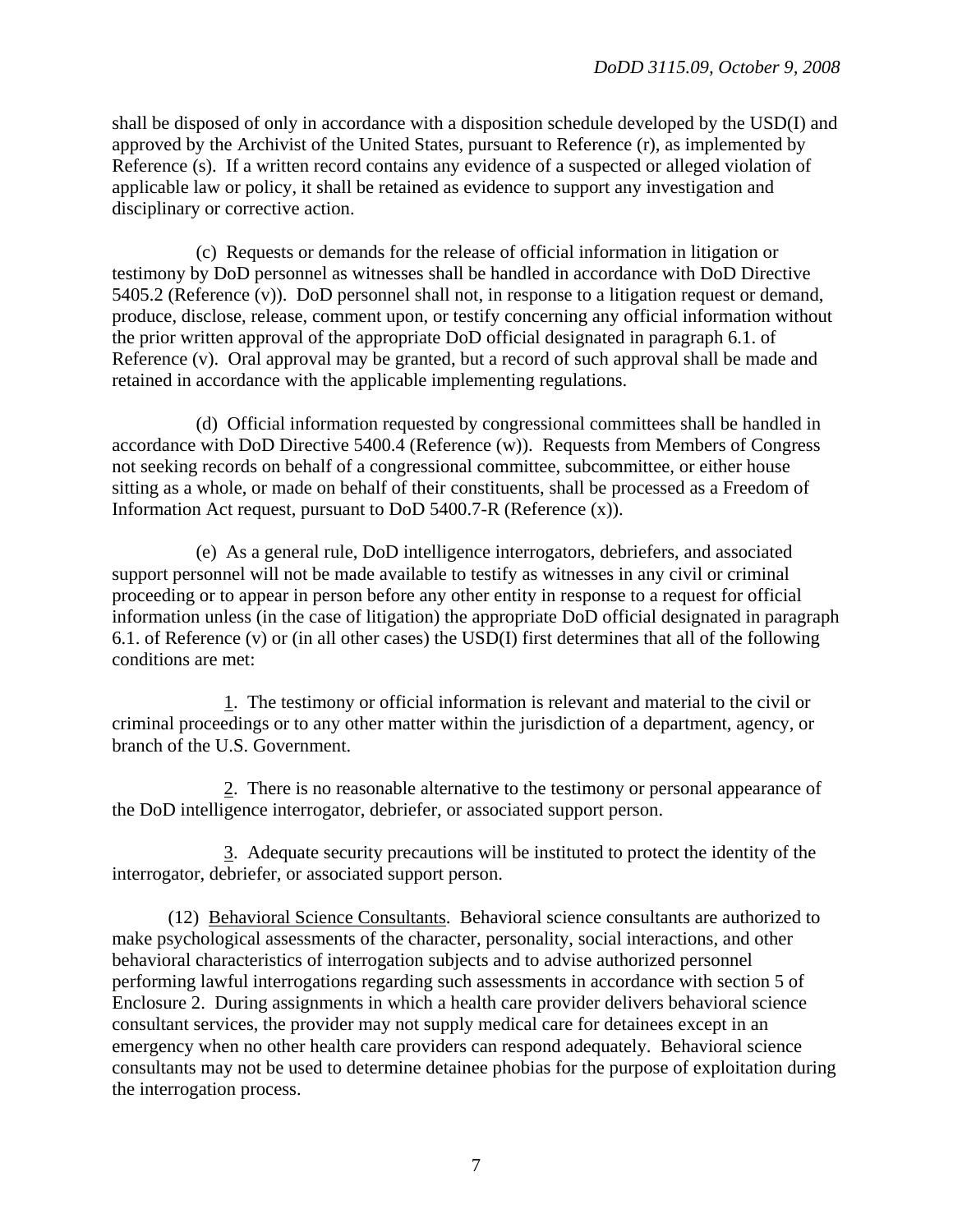(13) Canines. No dog shall be used as part of an interrogation approach or to harass, intimidate, threaten, or coerce a detainee for interrogation purposes.

 (14) Medical Issues. Decisions regarding appropriate medical treatment of detainees and the sequence and timing of that treatment are the responsibility of medical personnel. Medical program support for detainee operations is governed by policies set forth by the Assistant Secretary of Defense for Health Affairs (ASD(HA)), including DoD Instruction 2310.08E (Reference (y)). Detainees determined by medical personnel to be medically unfit to undergo interrogation will not be interrogated.

 (a) Reporting. Medical personnel will promptly report suspected abuse to the proper authorities, as outlined in medical policies issued by the ASD(HA) and as specified in Enclosure 3.

 (b) Medical Information. Generally, information pertaining to medical conditions and care provided to patients, including medical care for detainees, is handled with respect for patient privacy. Under U.S. and international law, there is no absolute confidentiality of medical information for any person, including detainees. Release of medical information for purposes other than treatment is governed by standards and procedures set forth by the ASD(HA). Medical information may be released for all lawful purposes, in accordance with such standards and procedures, including release for any lawful intelligence or national security-related purpose.

 (15) Detention Operations Issues. The detention facility commander is always responsible for the health and welfare of detainees assigned, attached, or in temporary custody within his or her detention facility. DoD personnel responsible for detention operations, including Military Police, Security Forces, Master at Arms, and other individuals providing security for detainees, are responsible for ensuring the safety and well-being of detainees in their custody in accordance with applicable law and policy. They will not directly participate in the conduct of intelligence interrogations.

 (a) The detention facility commander, in accordance with applicable law and policy, may cooperate in responding to requests to facilitate interrogation operations. Applicable law and policy includes U.S. law, the law of war, relevant international law, and applicable directives, instructions, or other issuances. Disagreements concerning such requests will be resolved by the joint task force commander, the Combatant Commander, or other designated authority, after consultation with the servicing Staff Judge Advocate. Any remaining disagreements will be resolved by the Under Secretary of Defense for Policy (USD(P)) after consultation with the USD(I) and the DoD General Counsel.

 (b) Detention personnel shall report information and observations relevant to interrogation operations, such as detainee behavior, attitudes, and relationships, in accordance with procedures established by the detention facility commander or higher authority.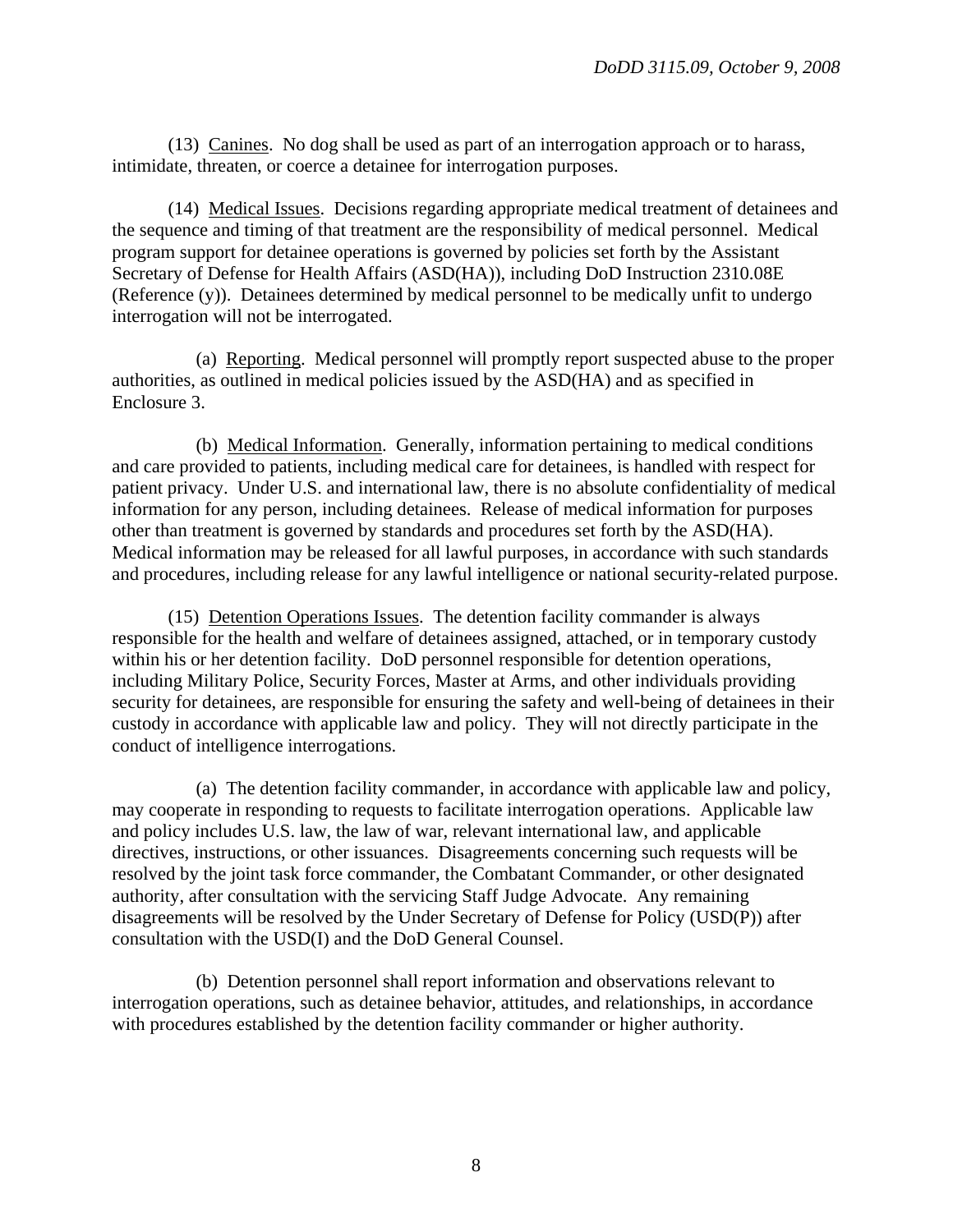4. INFORMATION REQUIREMENTS. The reporting requirements in this Directive are exempt from licensing according to subparagraphs C4.4.7. and C4.4.8. of DoD 8910.1-M (Reference (z)).

5. RELEASABILITY. UNLIMITED. This Directive is approved for public release. Copies may be obtained through the Internet from the DoD Issuances Web Site at http://www.dtic.mil/whs/directives.

## 6. EFFECTIVE DATE

a. This Directive is effective immediately.

b. The policy in this Directive shall be disseminated at all levels of command and to all DoD Components that conduct intelligence interrogations, detainee debriefings, or tactical questioning to gain intelligence from captured or detained personnel.

Gordon Eng Deputy Secretary of Defense

Enclosures

- 1. References
- 2. Responsibilities
- 3. Reportable Incident Requirements
- 4. Use of the Restricted Technique of Separation

 5. Non-DoD Interrogations, Debriefings, and Questioning of Detainees **Glossary**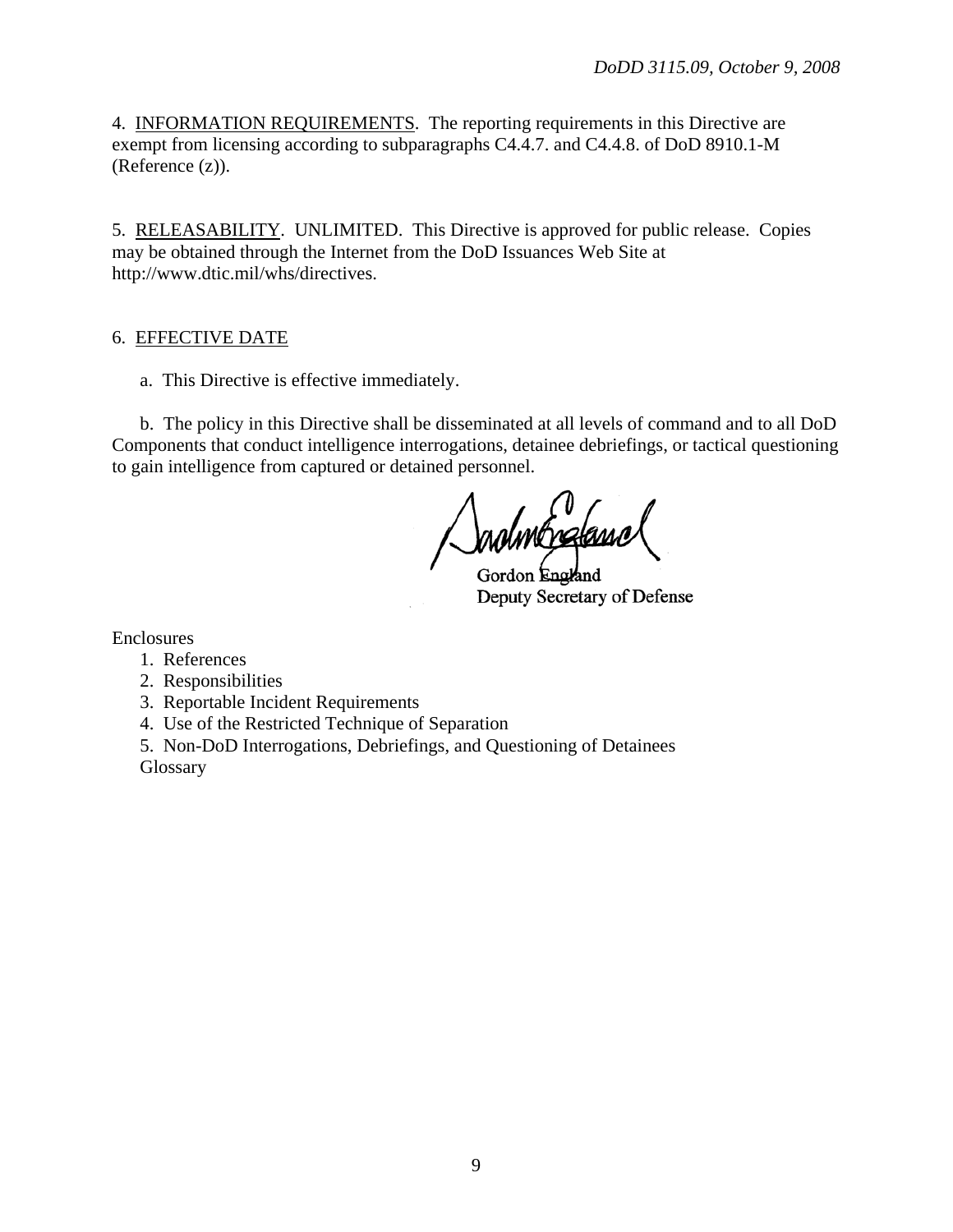# REFERENCES

- (a) Title 10, United States Code
- (b) Title 50, United States Code
- (c) Executive Order 12333, "United States Intelligence Activities," December 4, 1981, as amended
- (d) DoD Directive 3115.09, "DoD Intelligence Interrogations, Detainee Debriefings, and Tactical Questioning," November 3, 2005 (hereby canceled)
- (e) USD(I) Memorandum, "Clarification of Intelligence Interrogation Policy—Detainee Status Determinations and the Conduct of Interrogations during Segregation and Separation," September 20, 2007 (hereby canceled)
- (f) USD(I) Memorandum, "Clarification of Intelligence Interrogation Policy—Monitoring of Non-DoD Interrogations, Debriefings, and Questioning of Detainees," April 4, 2007 (hereby canceled)
- (g) Deputy Under Secretary of Defense for Counterintelligence and Security Memorandum, "Clarification of Interrogation Policy," April 5, 2006 (hereby canceled)
- (h) Title XIV of Public Law 109-163, "National Defense Authorization Act for Fiscal Year 2006," January 6, 2006 (The Detainee Treatment Act of 2005)
- (i) U.S. Army Field Manual 2-22.3, "Human Intelligence Collector Operations," September 6, 2006
- (j) DoD Directive 5210.48, "Polygraph and Credibility Assessment Program," January 25, 2007
- (k) Federal Acquisition Regulation (FAR)
- (l) Defense Federal Acquisition Regulation Supplement (DFARS)
- (m) DoD Instruction 1100.22, "Guidance for Determining Workforce Mix," September 7, 2006
- (n) Secretary of Defense Memorandum, "UCMJ Jurisdiction Over DoD Civilian Employees, DoD Contractor Personnel, and Other Persons Serving With or Accompanying the Armed Forces Overseas During Declared War and in Contingency Operations," March 10, 2008
- (o) Chapter 212 and section 2441 of title 18, United States Code (The Military Extraterritorial Jurisdiction Act)
- (p) Executive Order 12958, "Classified National Security Information," April 20, 1995, as amended by Executive Order 13292, March 28, 2003
- (q) DoD 5200.1-R, "Information Security Program," January 14, 1997
- (r) Chapters 29 and 33 of title 44, United States Code

 $\overline{a}$ 

- (s) Section 1228 of title 36, Code of Federal Regulations
- (t) National Disclosure Policy No. 1, "National Policy and Procedures for the Disclosure of Classified Military Information to Foreign Governments and International Organizations," October 2,  $2000<sup>1</sup>$
- (u) DoD Directive 5230.11, "Disclosure of Classified Military Information to Foreign Governments and International Organizations," June 16, 1992
- (v) DoD Directive 5405.2, "Release of Official Information in Litigation and Testimony by DoD Personnel as Witnesses," July 23, 1985

 $1$  Controlled document; available at the Component's Foreign Disclosure Office to authorized persons.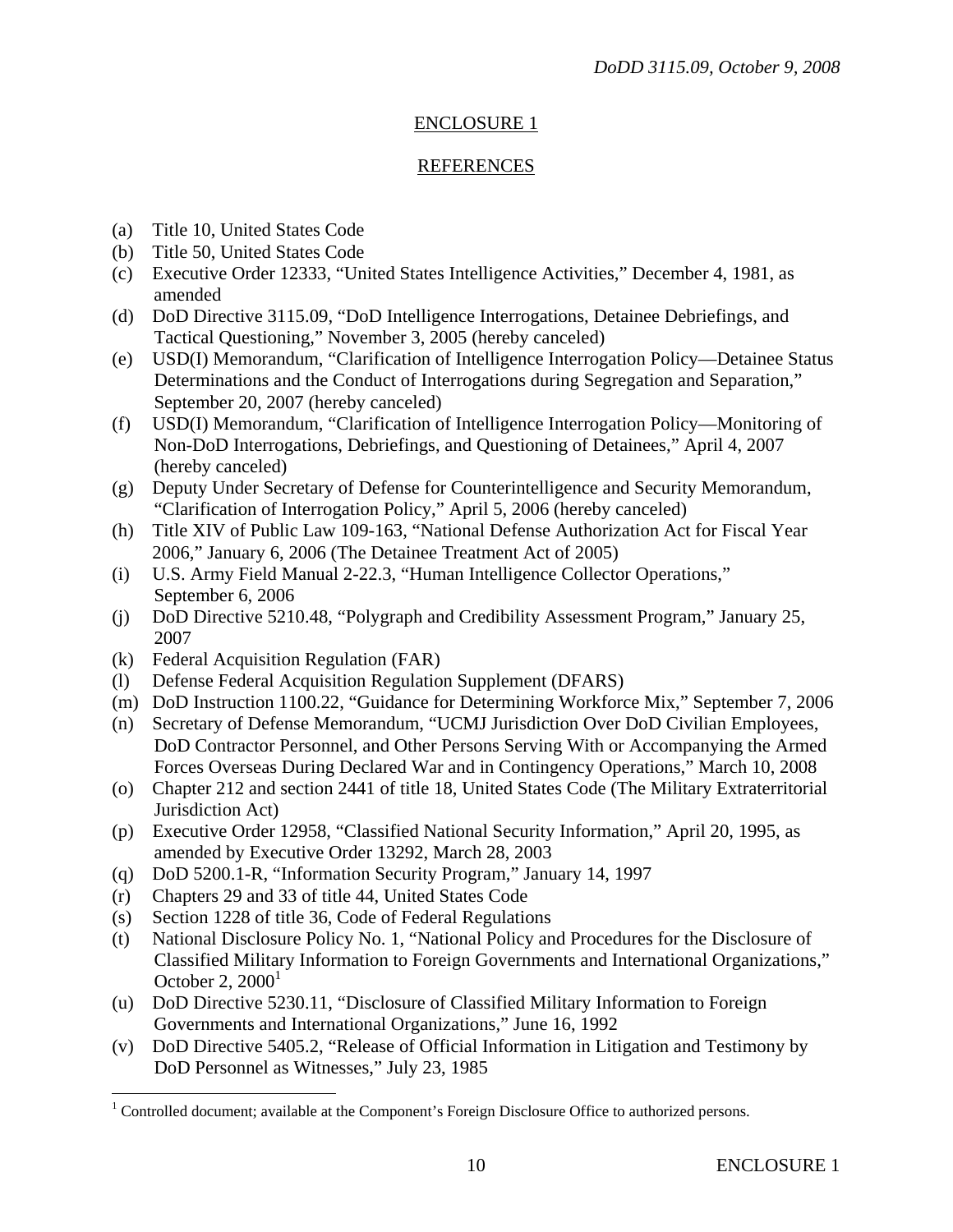- (w) DoD Directive 5400.4, "Provision of Information to Congress," January 30, 1978
- (x) DoD 5400.7-R, "DoD Freedom of Information Act Program," September 4, 1998
- (y) DoD Instruction 2310.08E, "Medical Program Support for Detainee Operations," June 6, 2006
- (z) DoD 8910.1-M, "Department of Defense Procedures for Management of Information Requirements," June 30, 1998
- (aa) DoD Directive 5143.01, "Under Secretary of Defense for Intelligence (USD(I))," November 23, 2005
- (ab) Under Secretary of Defense for Intelligence Memorandum, "Guidance for the Conduct and Oversight of Defense Human Intelligence (HUMINT)," December 14, 2004<sup>2</sup>
- (ac) DoD Directive 1100.4, "Guidance for Manpower Management," February 12, 2005
- (ad) DoD Directive 2311.01E, "DoD Law of War Program," May 9, 2006
- (ae) DoD 5240.1-R, "Procedures Governing the Activities of DoD Intelligence Components That Affect United States Persons," December 7, 1982
- (af) Geneva Convention Article 3, Relative to the Treatment of Prisoners of War, October 21, 1950
- (ag) DoD Directive 2310.01E, "The Department of Defense Detainee Program," September 5, 2006
- (ah) Deputy Secretary of Defense Memorandum, "Global Screening Criteria for Detainees," February 20,  $2004^2$
- (ai) Deputy Secretary of Defense Memorandum, "Enemy Combatant Status Determinations," January 19,  $2007<sup>2</sup>$

 $\overline{a}$ 

<sup>&</sup>lt;sup>2</sup> Copies may be obtained from the Internet at http://usdi.dia.smil.mil/usdi\_st/usdi\_docs/keyref/usdi\_keyref.cfm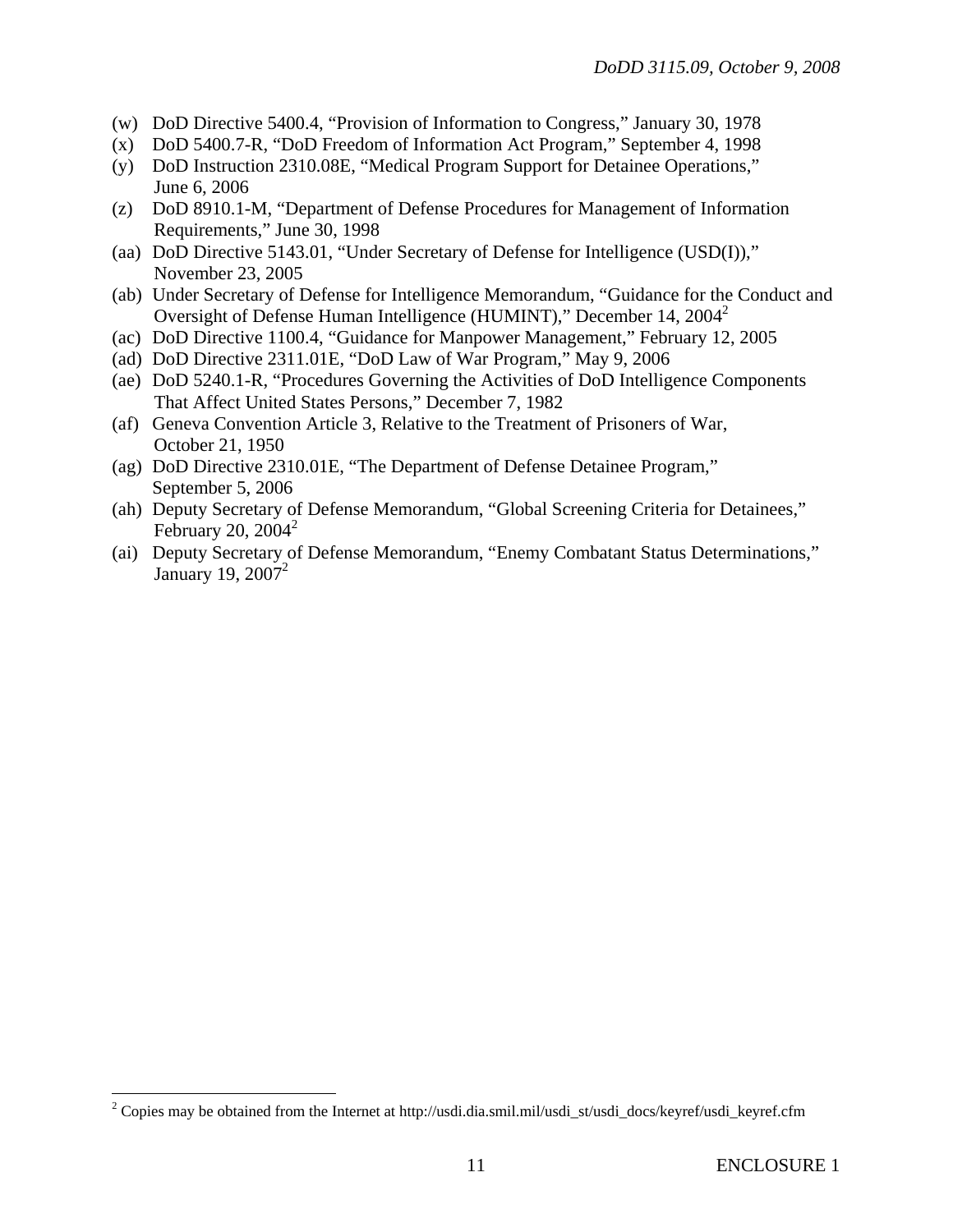# RESPONSIBILITIES

1. USD(I). The USD(I), pursuant to DoD Directive 5143.01 (Reference (aa)), shall:

 a. Exercise primary staff responsibility for DoD intelligence interrogations, detainee debriefings, and tactical questioning and serve as the principal advisor to the Secretary and Deputy Secretary of Defense regarding DoD intelligence interrogations policy.

 b. Serve as primary DoD liaison between the Department and the Intelligence Community on matters related to intelligence interrogations, detainee debriefings, and tactical questioning.

 c. Provide oversight of operations concerning intelligence interrogations, detainee debriefings, and tactical questioning, and ensure overall development, coordination, approval, and publication of DoD policies and implementation plans related to intelligence interrogations, detainee debriefings, and tactical questioning, including coordination of such proposed policies and plans with other Federal departments and agencies as necessary.

 d. Review, approve, and ensure coordination of all DoD Component implementation plans, policies, orders, directives, and doctrine related to intelligence interrogation operations. DoD Components will forward copies of implementing documents to the USD(I) for review and approval, and to the Director of the Defense Intelligence Agency (DIA), as the Defense Human Intelligence (HUMINT) Manager.

 e. Refer reportable incidents not involving DoD personnel to applicable Federal agencies, foreign governments, or other authorities. Coordinate with appropriate OSD entities and other Federal agencies, as appropriate, prior to referral.

 f. Review proposed funding by the Military Departments according to paragraph 7.b. of this enclosure and in coordination with the Military Departments, the Under Secretary of Defense for Personnel and Readiness (USD(P&R)), the Under Secretary of Defense (Comptroller), and the DoD General Counsel.

 g. Develop policies and procedures, in coordination with the Under Secretary of Defense for Acquisition, Technology, and Logistics, the DoD General Counsel, and the appropriate DoD Components, to ensure that all contracts in support of intelligence interrogation operations, detainee debriefings, or tactical questioning include the obligation to comply by the standards in this Directive; that they exclude performance of functions that are inherently governmental or exempt from private sector performance consistent with guidance in Reference (m); and that all DoD contractor personnel are properly trained and certified.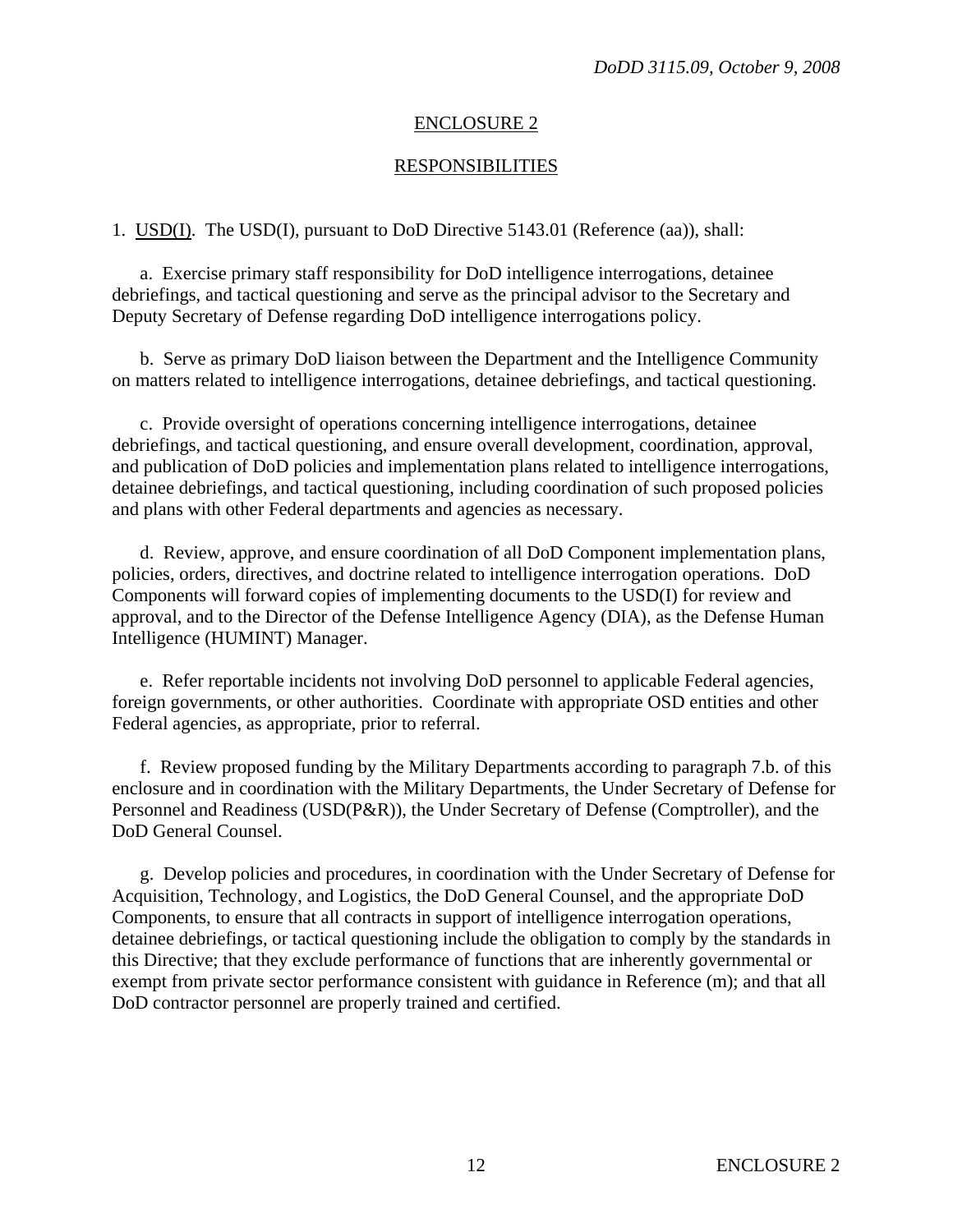2. DIRECTOR, DIA. The Director, DIA, under the authority, direction, and control of the USD(I), shall:

 a. Plan, execute, and oversee DIA intelligence interrogation operations that are not under a Combatant Commander's authority.

 b. Issue appropriate intelligence interrogation implementing guidance and forward it for review and approval in accordance with paragraph 1.d. of this enclosure.

c. Institute programs within DIA to:

(1) Comply with this Directive and References (h), (i), and (y).

 (2) Ensure all plans, policies, orders, directives, training, doctrine, and tactics, techniques, and procedures issued by DIA or its subordinate elements comply with this Directive and References (h), (i), and (y) and are periodically reviewed and evaluated.

 d. As Defense HUMINT Manager, in accordance with USD(I) Memorandum (Reference (ab)):

 (1) Include DoD intelligence interrogations and detainee debriefings in the periodic assessment of DoD HUMINT enterprise activities, including an assessment of the effectiveness of intelligence interrogations.

 (2) Establish standards for interrogation training and certification, in coordination with applicable DoD Components, so that all personnel who conduct DoD intelligence interrogations are properly trained and certified, including appropriate training in applicable law and policies in accordance with paragraph 3.a. of the front matter of this Directive.

3. USD(P). The USD(P) shall coordinate with the USD(I) on all detainee-related policies, publications, and actions that affect intelligence interrogations, detainee debriefings, and tactical questioning. The USD(P) retains primary staff responsibility for DoD policy oversight of the DoD detainee program.

4. USD(P&R). The USD(P&R) shall:

 a. Coordinate with the USD(I) and the Secretaries of the Military Departments to ensure that interrogators have appropriate language skills and training to support interrogation operations and that trained and professional interpreters and other personnel are available to augment and support interrogation operations.

 b. Provide overall guidance in accordance with DoD Directive 1100.4 (Reference (ac)), including on the performance of inherently governmental functions.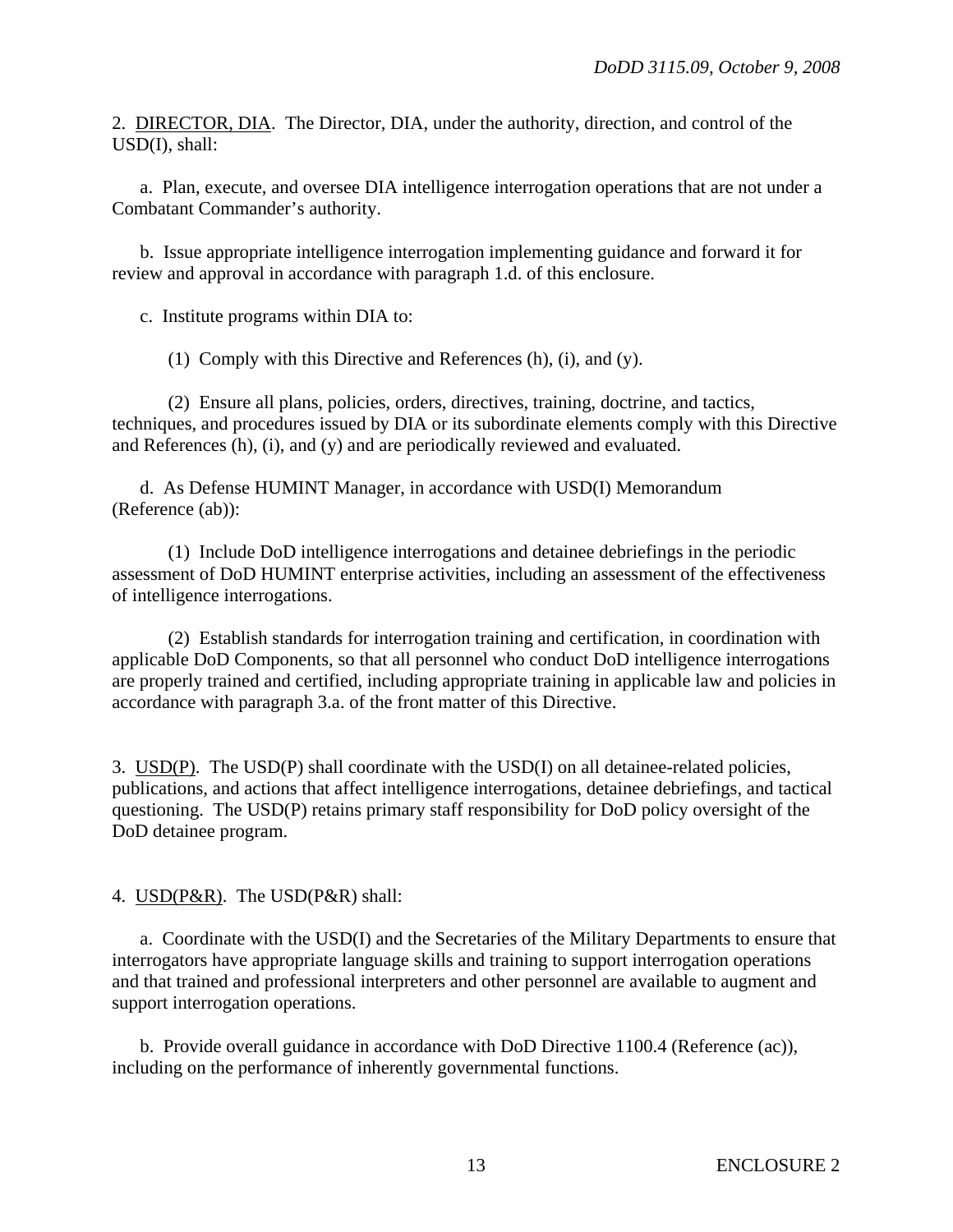5. ASD(HA). The ASD(HA), under the authority, direction, and control of the USD(P&R), shall develop policies, procedures, and standards for medical program activities affecting intelligence interrogation activities in accordance with this Directive and in coordination with USD(I).

6. HEADS OF THE DoD COMPONENTS. The Heads of the DoD Components shall ensure compliance with the requirements of section 3 of the front matter of this Directive regarding the conduct of intelligence interrogations, detainee debriefings, and tactical questioning.

7. SECRETARIES OF THE MILITARY DEPARTMENTS. In addition to the responsibilities in section 6, to the extent that the Military Departments conduct or support intelligence interrogations, detainee debriefings, or tactical questioning, the Secretaries of the Military Departments shall:

 a. Implement policies and procedures in accordance with this Directive. Forward copies of implementing documents to the USD(I) for review and approval and to the Director of DIA, as the Defense HUMINT Manager, in accordance with paragraph 1.d. of this enclosure.

 b. Plan, program, and budget for adequate resources so that sufficient numbers of trained interrogators, interpreters, and other personnel are available to conduct intelligence interrogation operations.

 c. Ensure that intelligence interrogators and debriefers, including DoD contractor personnel, are properly trained and certified in accordance with the standards established by the Defense HUMINT manager.

d. Provide training on the conduct of tactical questioning for appropriate personnel.

 e. Coordinate with the Commanders of the Combatant Commands or other appropriate authorities to ensure prompt reporting and investigation of reportable incidents committed by members of their respective Military Departments, or persons accompanying them, in accordance with the requirements of Enclosure 3. Provide the results of such investigations to appropriate authorities for possible disciplinary or administrative action as appropriate.

8. CHAIRMAN OF THE JOINT CHIEFS OF STAFF. The Chairman of the Joint Chiefs of Staff shall provide appropriate oversight to the Commanders of the Combatant Commands to ensure their policies and procedures for conducting intelligence interrogation operations, detainee debriefings, and tactical questioning are consistent with this Directive.

9. COMMANDERS OF THE COMBATANT COMMANDS. The Commanders of the Combatant Commands, through the Chairman of the Joint Chiefs of Staff, shall: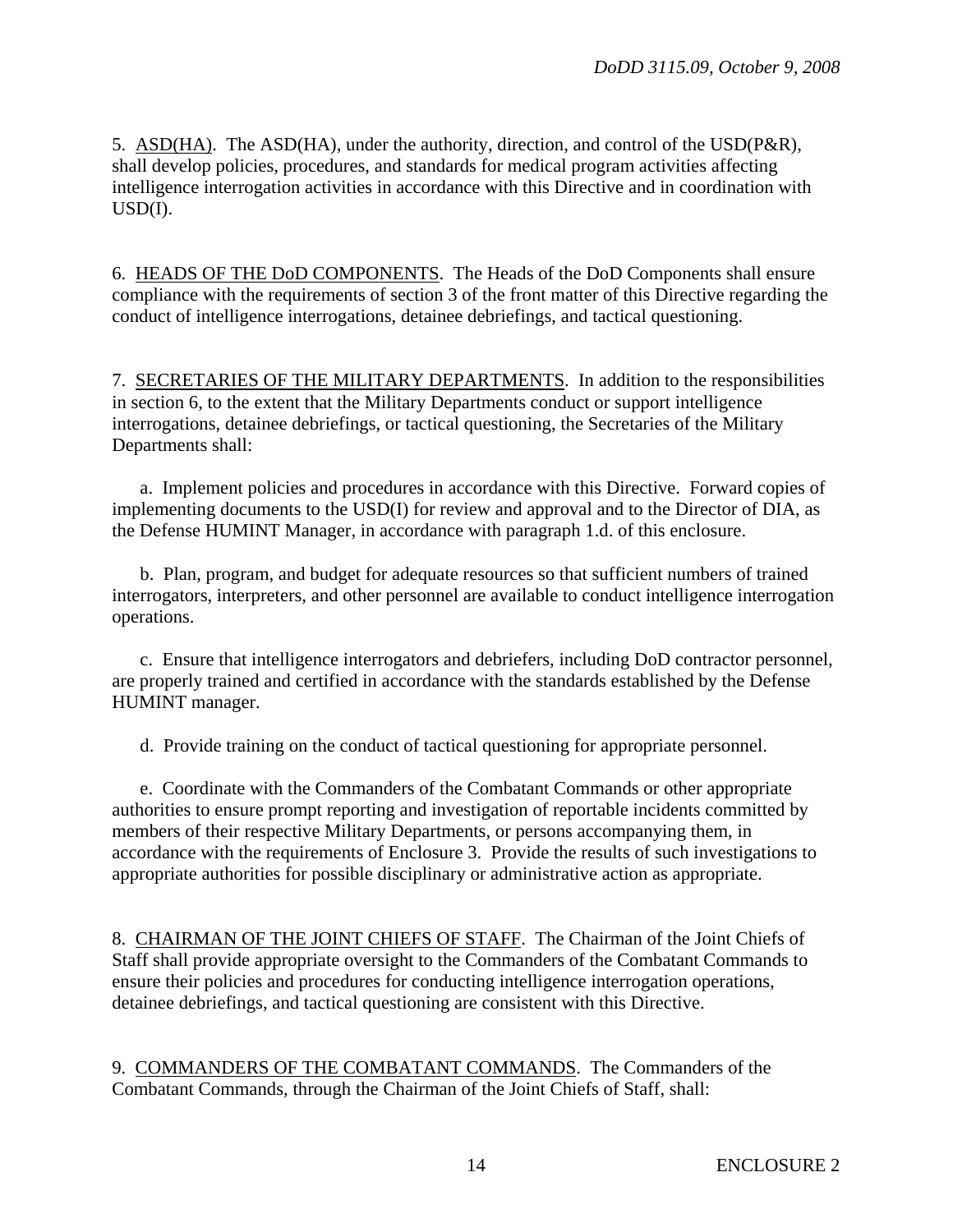a. Develop and submit Combatant Command level guidance, orders, and policies (to include policies governing third-party interrogations) implementing this Directive to USD(I) for review and approval and to the Director of DIA, as the Defense HUMINT Manager, in accordance with paragraph 1.d. of this enclosure.

 b. Plan, execute, and oversee Combatant Command intelligence interrogation operations, detainee debriefings, and tactical questioning in accordance with this Directive.

 c. Ensure that all intelligence interrogation and detainee debriefing plans, policies, orders, directives, training, doctrine, and tactics, techniques, and procedures issued by subordinate commands and components are consistent with this Directive and USD(I) approved policies, and that they are periodically reviewed and evaluated.

 d. Ensure personnel, including DoD contractor personnel, who are involved in intelligence interrogations are trained and certified consistent with the standards established pursuant to paragraph 2.d.(2) of this enclosure.

 e. Ensure personnel, including DoD contractor personnel, who are involved in detainee debriefings and tactical questioning are appropriately trained.

 f. Ensure non-DoD intelligence interrogations are conducted in accordance with paragraph 3.d.(7) of the front matter of this Directive and with Enclosure 5.

 g. Exercise authority under the UCMJ over contract interrogators, contract debriefers, and other contractor personnel supporting interrogations in accordance with Reference (n).

 h. Ensure that contracts for interrogators and interrogation support personnel being executed within their area of responsibility comply with the Combatant Command's interrogation guidance, Appendix K of Reference (i), and this Directive.

i. In coordination with the Secretaries of the Military Departments:

(1) Establish procedures and promptly report reportable incidents to appropriate authorities in accordance with Enclosure 3.

(2) Ensure alleged violations by DoD military personnel, DoD civilian employees, or DoD contractor personnel are properly and thoroughly investigated.

(3) Provide the results of such investigations to appropriate authorities for possible disciplinary or administrative action.

 j. Coordinate with USD(I) and DoD General Counsel, through the Chairman of the Joint Chiefs of Staff, regarding whether a DoD investigation is required for reportable incidents involving non-DoD personnel.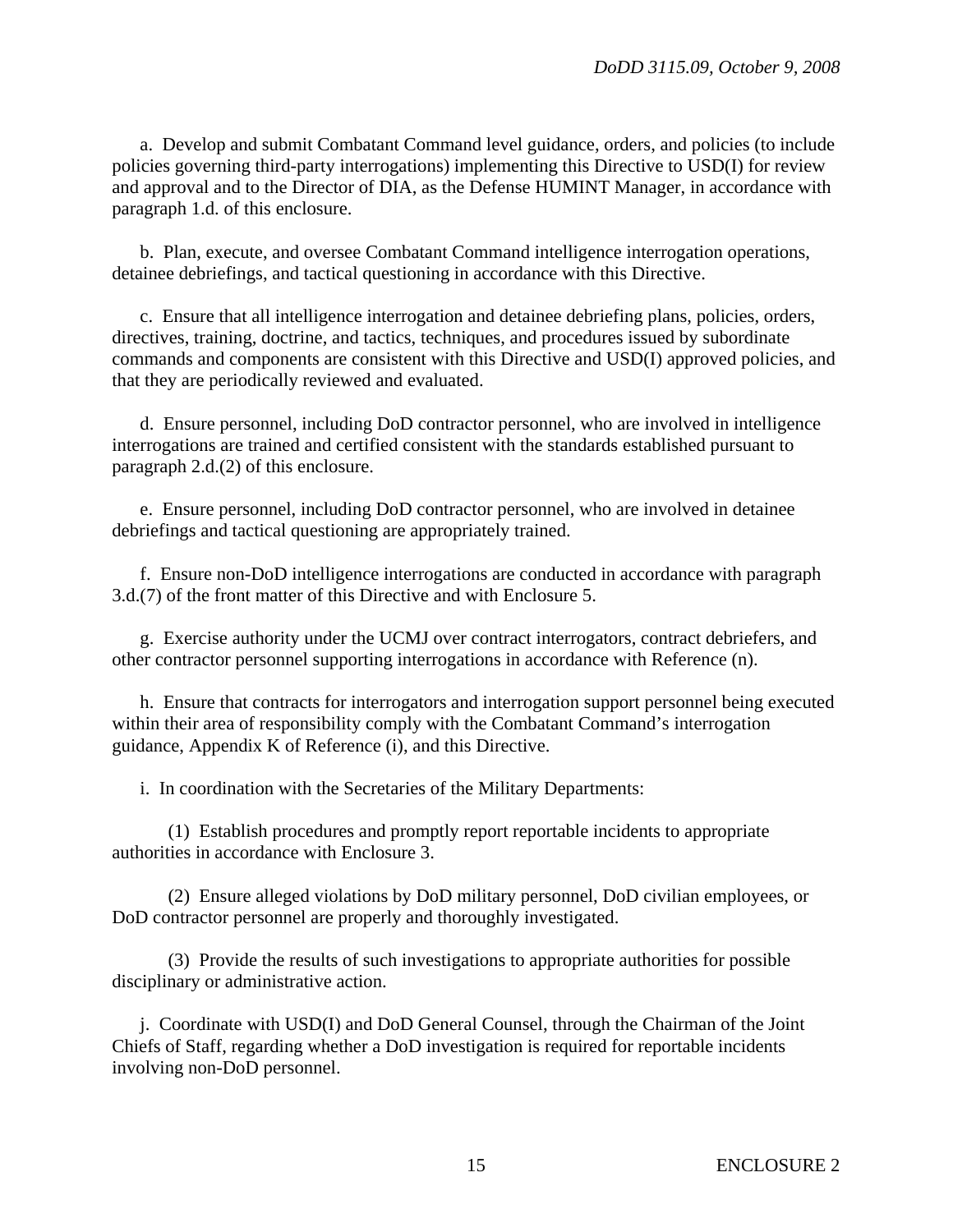#### REPORTABLE INCIDENT REQUIREMENTS

#### 1. REPORTABLE INCIDENTS INVOLVING DOD PERSONNEL

 a. All military personnel, civilian employees, and DoD contractor personnel (to the extent incorporated in their contracts) who obtain information about a reportable incident allegedly committed by DoD personnel shall immediately report the incident through their chain of command or supervision. Interrogation support contracts will require contractor personnel to report reportable incidents to the commander of the unit they are accompanying, the commander of the installation to which they are assigned, or to the Combatant Commander. Reports also may be made through other channels, such as the military police, a judge advocate, a chaplain, or an inspector general, who will then forward a report through the appropriate chain of command or supervision. Reports made to officials other than those specified in this paragraph will be accepted and immediately forwarded through the recipient's chain of command or supervision, with an information copy to the appropriate Combatant Commander.

 b. Any commander or supervisor who obtains credible information about a reportable incident shall immediately report the incident through command or supervisory channels to the responsible Combatant Commander, or to other appropriate authority for allegations involving personnel who are not assigned to a Combatant Commander. In the latter instance, an information report shall also be sent to the Combatant Commander with responsibility for the geographic area where the alleged incident occurred.

 c. The Combatant Commanders and the Secretaries of the Military Departments shall report, by the most expeditious means available, all reportable incidents to the Chairman of the Joint Chiefs of Staff, the USD(I), the DoD General Counsel, the Director, DIA, and the DoD IG. Reports shall specify any actions already taken and identify the investigating authority, or explain why an inquiry or investigation is not possible, practicable, or necessary.

 d. The Combatant Commander or other appropriate authority shall ensure an appropriate inquiry or investigation is conducted. Final reports will be forwarded consistent with the procedures established in paragraph 1.c. of this enclosure.

 e. When appropriate, submit a report in accordance with DoD Directive 2311.01E (Reference (ad)) concerning any reportable incidents. When intelligence component personnel are involved in any questionable activity, submit a report to the appropriate intelligence component General Counsel or Inspector General or to the Assistant to the Secretary of Defense for Intelligence Oversight under Procedure 15 of DoD 5240.1-R (Reference (ae)) for the identification, investigation, and reporting of questionable intelligence activities. Multiple reporting may be required for a single credible allegation. The commanders or supervisors shall coordinate with legal counsel to determine whether a single inquiry or investigation is appropriate.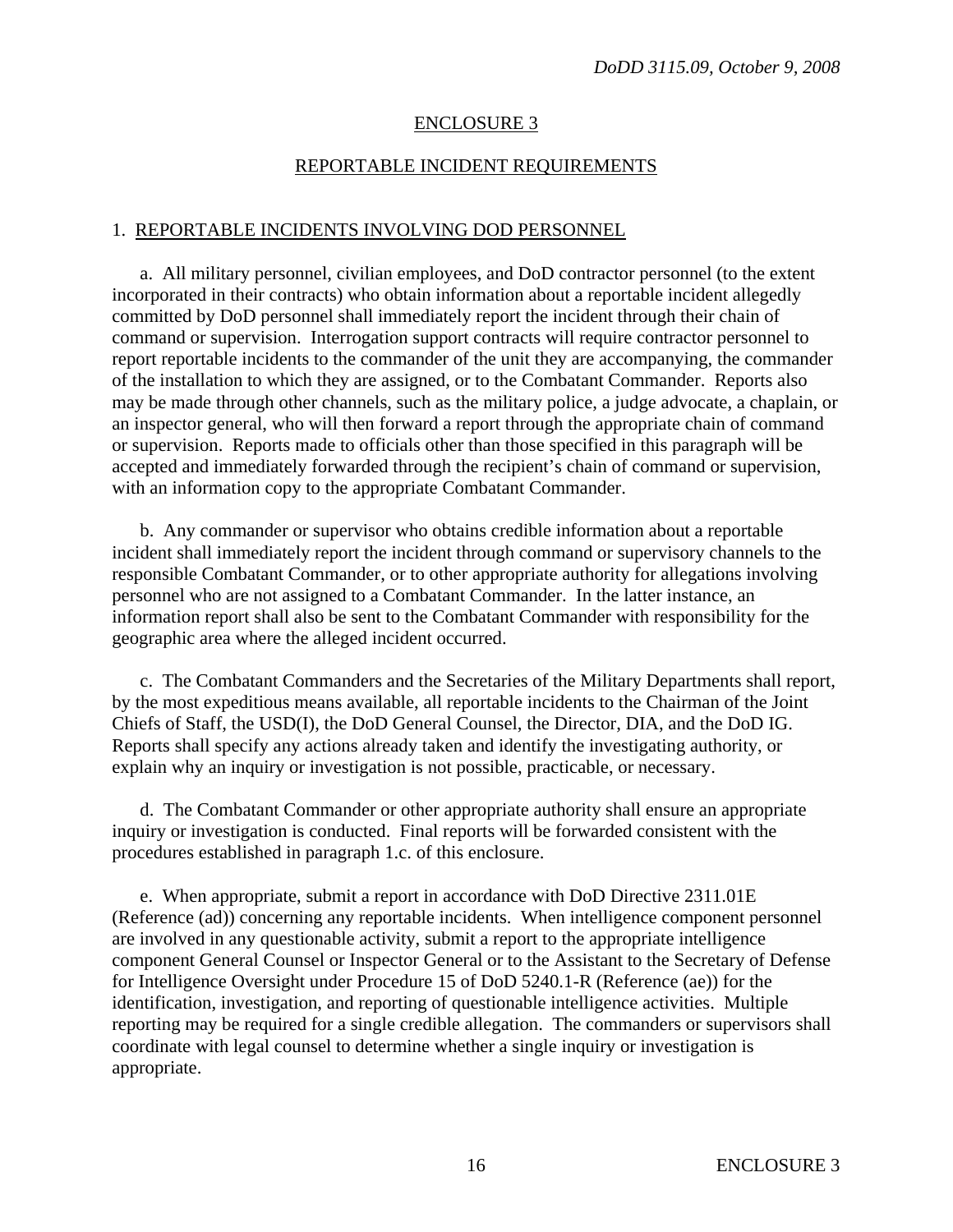2. REPORTABLE INCIDENTS INVOLVING NON-DOD PERSONNEL. Reportable incidents allegedly committed by non-DoD U.S. personnel or by coalition, allied, host-nation, or any other persons shall be reported as outlined in section 1 of this enclosure and referred to proper authorities (e.g., other U.S. Government, allied, coalition, or host-nation authorities) for appropriate action. Any additional DoD investigation of such incidents will be conducted only at the direction of the appropriate Combatant Commander, the DoD IG, the USD(I), or higher authority.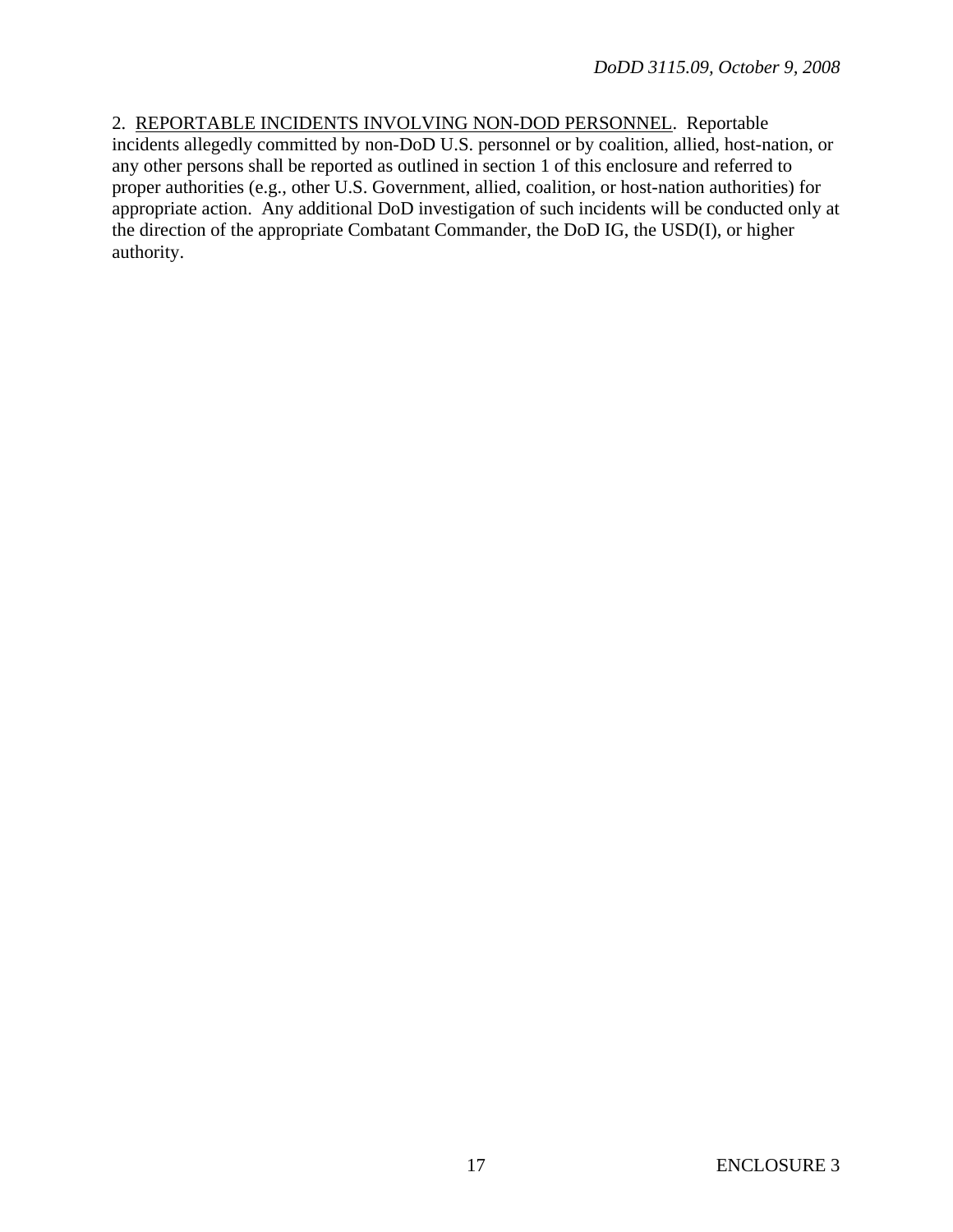## USE OF THE RESTRICTED TECHNIQUE OF SEPARATION

1. The restricted interrogation technique of separation involves removing the detainee from other detainees and their environment, while still complying with all applicable standards of humane treatment and prohibitions against torture or cruel, inhumane, or degrading treatment or punishment as defined in Reference (h). Separation is not an authorized interrogation technique for use on detainees covered by the Geneva Convention Relative to the Treatment of Prisoners of War (Reference (af)).

2. Prior to any use of the separation technique, the Combatant Commander must authorize use of separation in his or her area of responsibility, and the first flag officer in the interrogators' chain of command must approve each specific use of separation and the interrogation plan that implements separation. Before a flag officer approves the use of the separation technique, a competent authority designated by the Combatant Commander must determine that the detainee is an unlawful enemy combatant.

a. In making an unlawful enemy combatant status determination in the ongoing armed conflict with members of the Taliban, al Qaeda, and associated terrorist organizations, the competent authority will follow the guidance and definitions contained in DoD Directive 2310.01E (Reference (ag)) and Deputy Secretary of Defense Memorandums (References (ah) and  $(ai)$ ).

b. In making an unlawful enemy combatant status determination in circumstances other than the ongoing armed conflict with members of the Taliban, al Qaeda, and associated terrorist organizations, such as with insurgents operating in Iraq who target U.S. forces, the competent authority will apply the definition of the term "unlawful enemy combatant" contained in the Glossary.

3. Trained and certified interrogators will submit requests to employ separation in accordance with applicable law and policy, including Appendix M of Reference (i), and applicable Combatant Command interrogation policies. The officer in charge of interrogations must maintain accurate records regarding requests for use of separation, regardless of whether the requests are approved.

4. In all cases, the status determination that a detainee is an unlawful enemy combatant must occur prior to employing the separation interrogation technique. If the detainee is already being segregated for legitimate administrative, health, safety, or security reasons unrelated to interrogation, the detainee may be interrogated in accordance with Reference (i) and paragraph 3.d.(3) of the front matter of this Directive without a special request for use of the separation technique.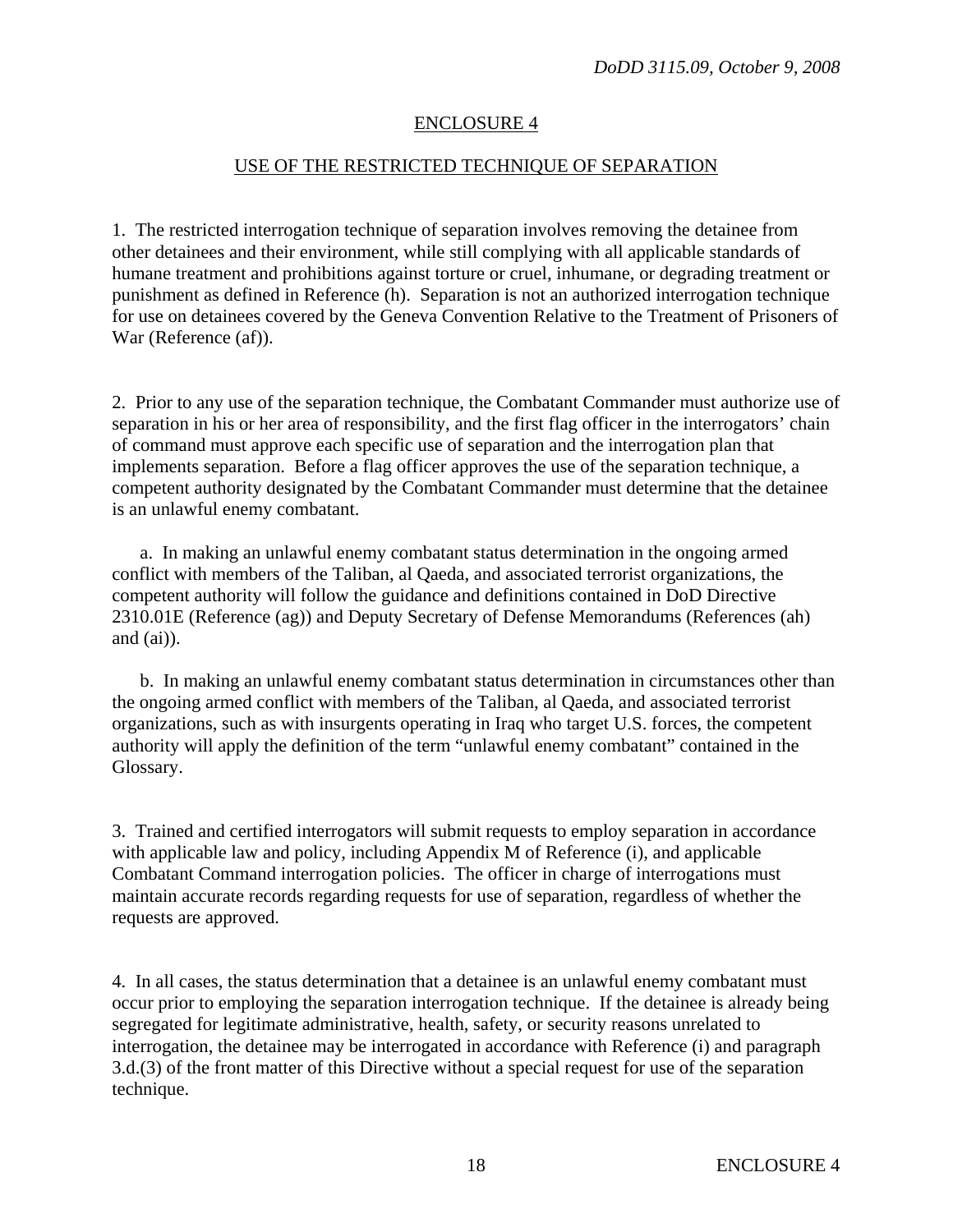# NON-DoD INTERROGATIONS, DEBRIEFINGS, AND QUESTIONING OF DETAINEES

1. All individuals representing other U.S. Government agencies, foreign governments, or any other non-DoD entity must comply with applicable DoD interrogation policies and procedures when conducting intelligence interrogations, debriefings, or other questioning of persons detained by the Department of Defense. These individuals shall sign a written agreement to abide by DoD interrogation policies and procedures before being allowed access to any detainee in the custody or effective control of the Department of Defense.

2. A trained and certified DoD interrogator shall monitor all interrogations, debriefings, and other questioning conducted by non-DoD or non-U.S. Government agencies or personnel of detainees in the custody or effective control of the Department of Defense, except as provided in paragraph 3.d.(8) of the front matter of this Directive. If a DoD interrogator is not available, a DoD intelligence professional -- either a uniformed Service member in the grade of E-6 or above or a DoD civilian in the 0132 specialty -- shall monitor the interrogation, debriefing, or other questioning. Such non-interrogator monitor must be trained in the law of war and theater standards for interrogation operations, and he or she must be certified as having received such training and approved as a monitor by the senior intelligence officer having oversight responsibilities for the facility where the monitor will be employed.

3. Contractor personnel are not authorized to serve as monitors.

4. Although physical presence is preferred, monitoring may be accomplished by remote observation if necessary. In the case of both physical and remote monitoring, the monitor must be able to hear and understand everything that is spoken. If a translator is used, the translator must translate everything that is spoken during interrogations, debriefings, or other questioning. Monitors must maintain the interrogators and the detainee in full view and under constant observation.

5. If the monitored party does not adhere to DoD policies and procedures, the monitor shall immediately terminate the interrogation and report the noncompliance in accordance with Enclosure 3. The officer in charge of the interrogation facility must ensure quick reaction procedures are in place to enforce compliance with interrogation law and policy.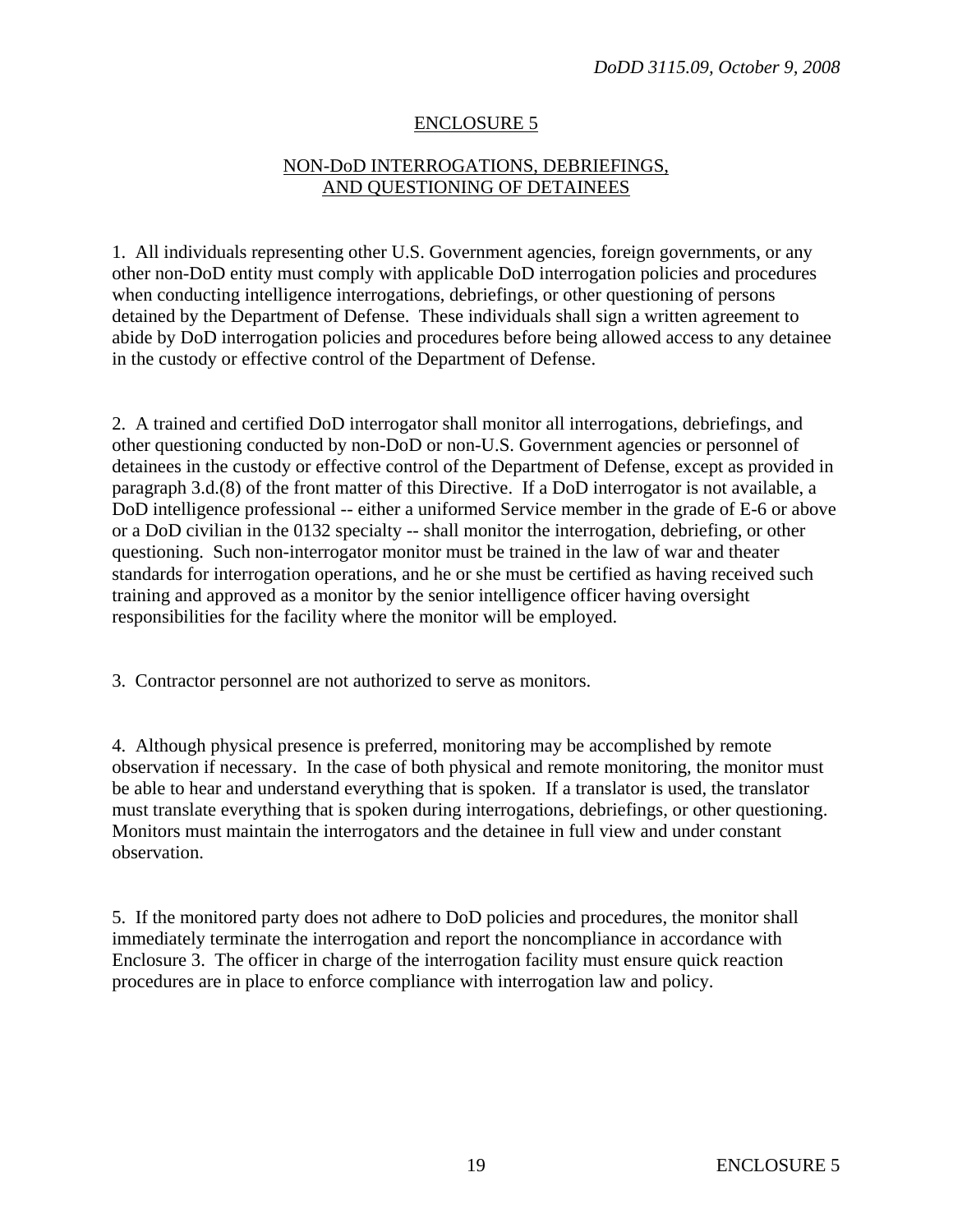# GLOSSARY

# **DEFINITIONS**

Unless otherwise noted, the following terms and their definitions are for the purposes of this Directive.

captured or detained personnel/detainee. Any person captured, detained, held, or otherwise under the control of DoD personnel (military or civilian). This does not include DoD personnel or DoD contractor personnel being held for law enforcement purposes.

counterintelligence. Information gathered and activities conducted to protect against espionage, other intelligence activities, sabotage, or assassinations conducted for or on behalf of foreign powers, organizations, or persons, or international terrorist activities, but not including personnel, physical, document, or communications security programs.

debriefing. The process of using direct questions to elicit intelligence information from a cooperative detainee to satisfy intelligence requirements.

disclosure of intelligence. Showing or revealing classified intelligence, whether orally, in writing, or by any other medium, without providing the recipient with a copy of such information for retention.

foreign intelligence. Information relating to the capabilities, intentions, and activities of foreign powers, organizations, or persons, but not including counterintelligence except for information on international terrorist activities.

humane treatment. The treatment standard as described in Enclosure 4 of Reference (ag) and Reference (af), as construed and applied by U.S. law.

intelligence interrogation. The systematic process of using interrogation approaches to question a captured or detained person to obtain reliable information to satisfy foreign intelligence collection requirements.

law of war. The part of international law that regulates the conduct of armed hostilities and occupation. It is often called the "law of armed conflict" and encompasses all international law applicable to the conduct of hostilities that is binding on the United States or its individual citizens, including treaties and international agreements to which the United States is a party, and applicable customary international law.

release of intelligence. Providing the recipient of classified information with a copy, whether in writing or any other medium, of such information for retention.